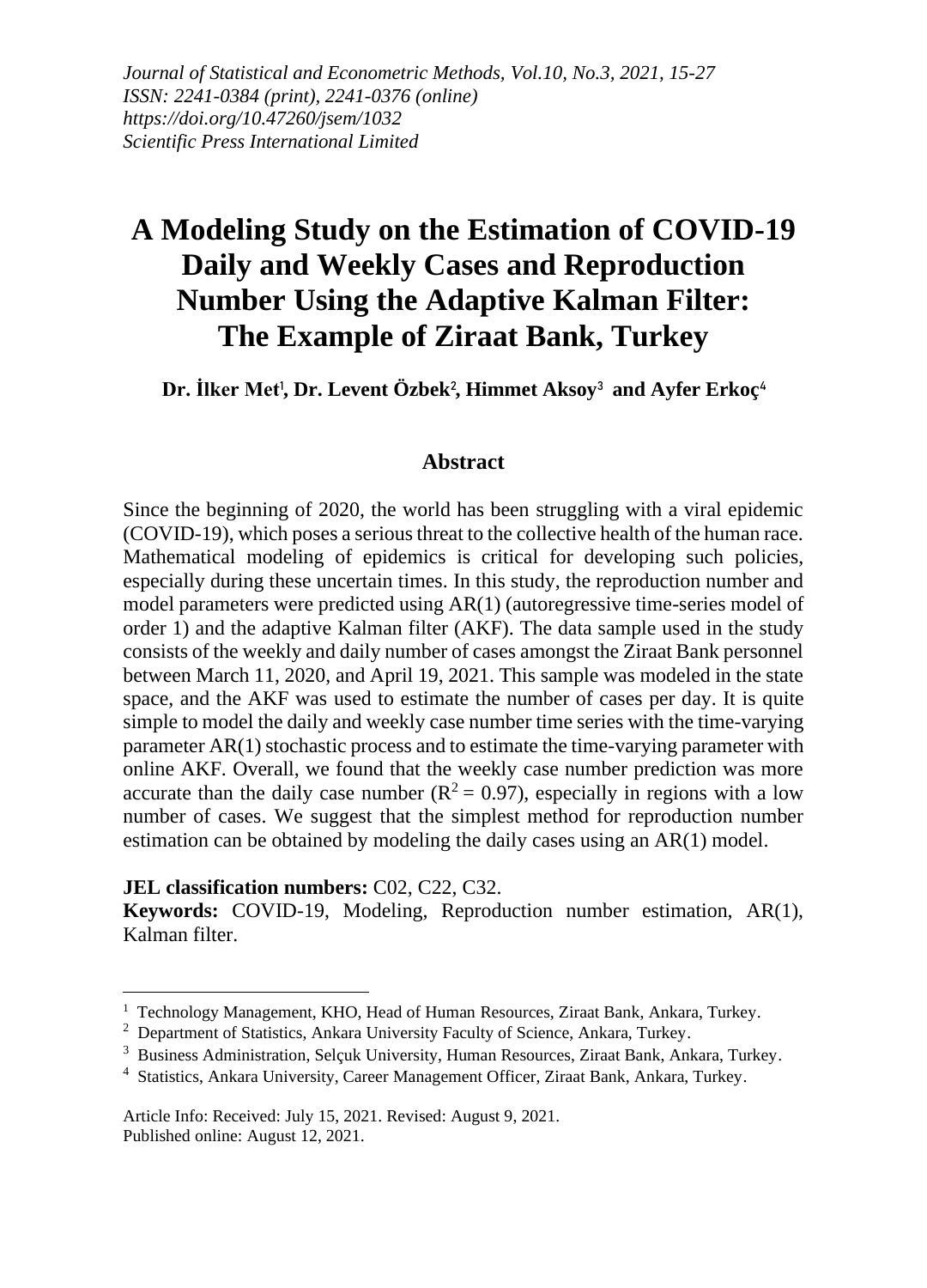# **1. Introduction**

The ability to make future predictions helps us to navigate uncertain times. Mathematical, deterministic, and statistical modeling methods are invaluable tools at the disposal of policymakers to do just that, which is especially salient during these trying times. Just as it was with previous viral outbreaks, scientists have conducted numerous studies modeling the rate of disease transmission and the dates when we will reach maximum capacity. These studies are not specific to the COVID-19 outbreak, and these epidemic models are scientifically important for policy development [1].

Trend and peak estimations are tough obstacles due to the changes and restrictions in the data disclosure policies of different countries. The deviation and margin of error are seen to be high in studies with peak estimation [2]. Owing to these constraints, predictive models generally rely on the reproduction numbers to determine model trends. As other researchers have noted, the uncertainty of available official data, especially regarding the actual number of infected cases, may lead to uncertain results and false estimates [3].

A total of 244 oft-cited articles since January 2020 showed that 46% of studies used compartmental models, 32% used statistical models, and 1% used individual-based models. A majority of the studies were conducted in Asian (78.93%) and European (59.09%) countries. A majority of them used compartmental models (SIR and SEIR) (46.1%) and statistical models (growth models and time series) (31.8%). The remaining studies employed artificial intelligence (6.7%), the Bayesian approach (4.7%), network models (2.3%), and agent-based models (1.3%) [4].

The biggest contribution of modeling studies is their ability to show the number of reproductions and the progress of the epidemic trend. Highlighting the true impact of the epidemic at an early stage is an important step towards effective planning on restrictions, hospital SOPs, vaccination policy, etc. As the COVID-19 pandemic continues, mathematical epidemiologists have continued to share their models on how the disease has spread, the current state of play, and what still needs to be done. Since the beginning of COVID-19, nonparametric methods have been used in modeling studies more frequently, especially logarithmic and exponential models [5].

Along with the growth models, non-linear methods were also used for parameter estimation. The spread of the epidemic in China was estimated using a logistic growth model, while non-linear least squares (NLS) were used to estimate model parameters. In this study, we found that the growth rate of Covid-19 is significantly different between China, South Korea, and Iran [6].

In Nigeria, estimations were made using logistic and exponential models, while model parameters were estimated using ordinary least squares [7].

The logistic growth model, generalized logistic growth model, generalized Richards model, and generalized growth model to the reported number of infected cases for the whole of China, 29 provinces in China, and 33 countries and regions that have been or are undergoing major outbreaks are used to estimate peak times [8].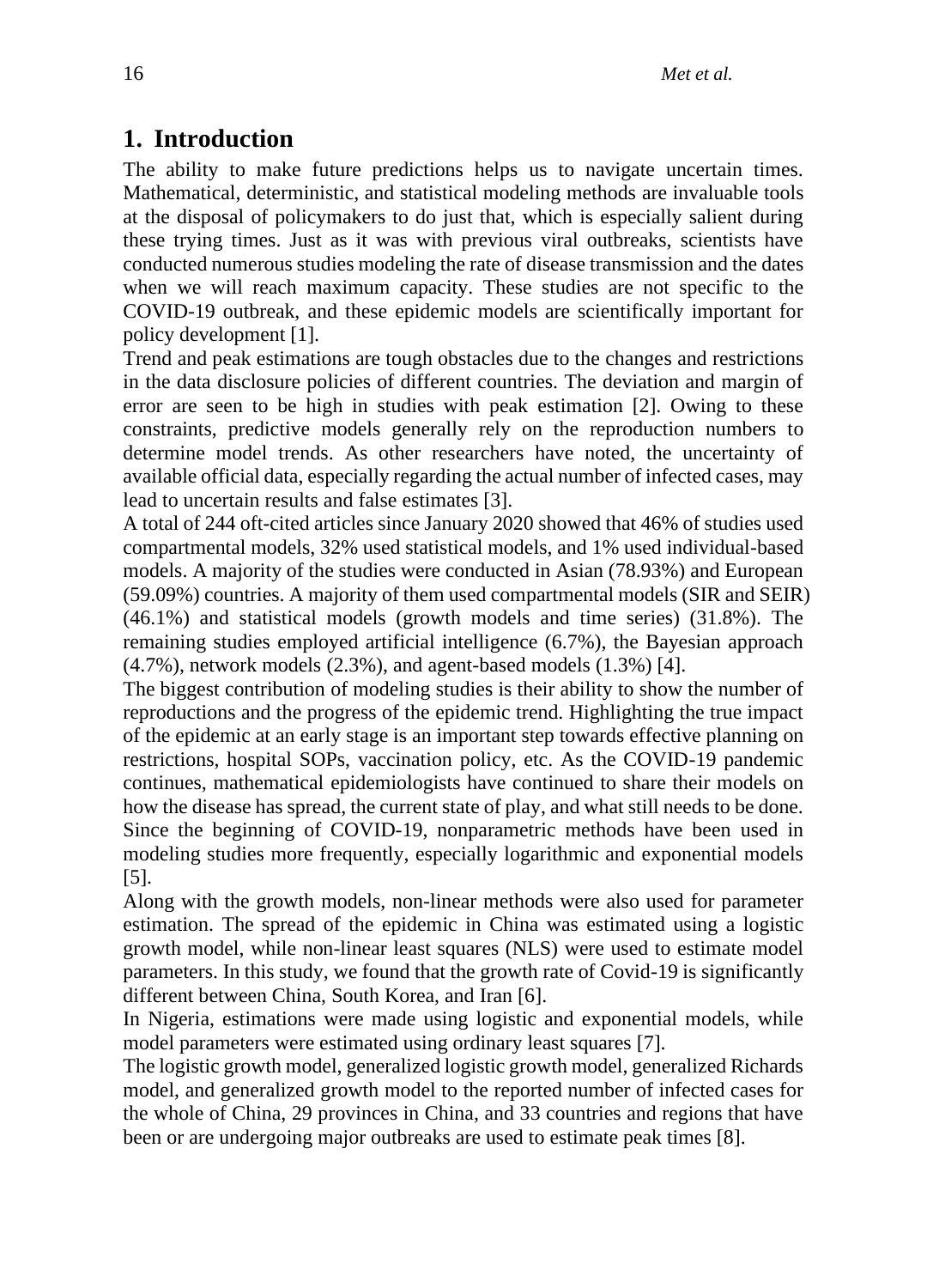Nine non-linear models (Brody, Bertalanffy, Logistic, Generalized Logistic, Richard, Negative Exponential, Stevens, Tanaka, Gompertz) for the US, Brazil, Germany, India, Russia, Italy, Spain, France, the United Kingdom, and Turkey were studied to model the estimation of reproduction number and daily number of cases by estimating parameters using a Kalman filter [9].

A support vector machine (SVM) with fuzzy granulation was used to predict the growth range of confirmed new cases, new deaths, and new cured cases in China. The experimental results showed that the Elman neural network and SVM can predict the development trend of cumulative confirmed cases, deaths, and cured cases, whereas LSTM (long short-term memory) is more suitable for predicting cumulative confirmed cases [10].

Using mathematical and statistical methods, we attempted to estimate the reproduction number and the time range between waves in South Korea. The findings of the model study support the effectiveness of control measures against COVID-19 in Korea [11]. The purpose of managing and controlling COVID-19 in Iran mortality trends was modeled using regression, spatial modeling, risk mapping, and change detection using the random forest machine learning technique [12]. The maximum likelihood (ML) value of reproductive number (R0) can be estimated by the Poisson distribution determined by daily infectiousness [13].

It is seen in the literature that the types of Kalman filters are also used in the prediction of the transmission of epidemic diseases. An adaptive unscented Kalman filter (AUKF) -based optimal controller has been designed to control unknown tuberculosis dynamics in individuals treated with active tuberculosis, at home or in hospital. In this way, even in the presence of a small group of infectious people, the long-term persistence of the disease is thought to be prevented [14]. Our study proposes a method different from the models of epidemic diseases so far.

## **2. Materials and Methods**

This study consists of four steps:

- 1. Data collection
- 2. Trend Analyses with Moving Average Graphs Modeling
- 3. Parameter Estimation with time series (AR) models
- 4. Parameter estimation with adaptive Kalman filters (AKF).

### **2.1 Data Collection Phase**

In this study, we used the data of Ziraat Bank as a sample because of their wide presence throughout Turkey. Another reason for using bank data is the policy change affecting data disclosure within the country. The data were collected through an application that was developed by the Bank's technology team, starting from the day the first case was observed on March 11, 2020, to April 19, 2021. Data collected in the timespan of these 325 days were analyzed, (timespan is >365 and 325 days modeled, because no cases days are excluded). The total number of cases used in this study represents 21% of bank employees.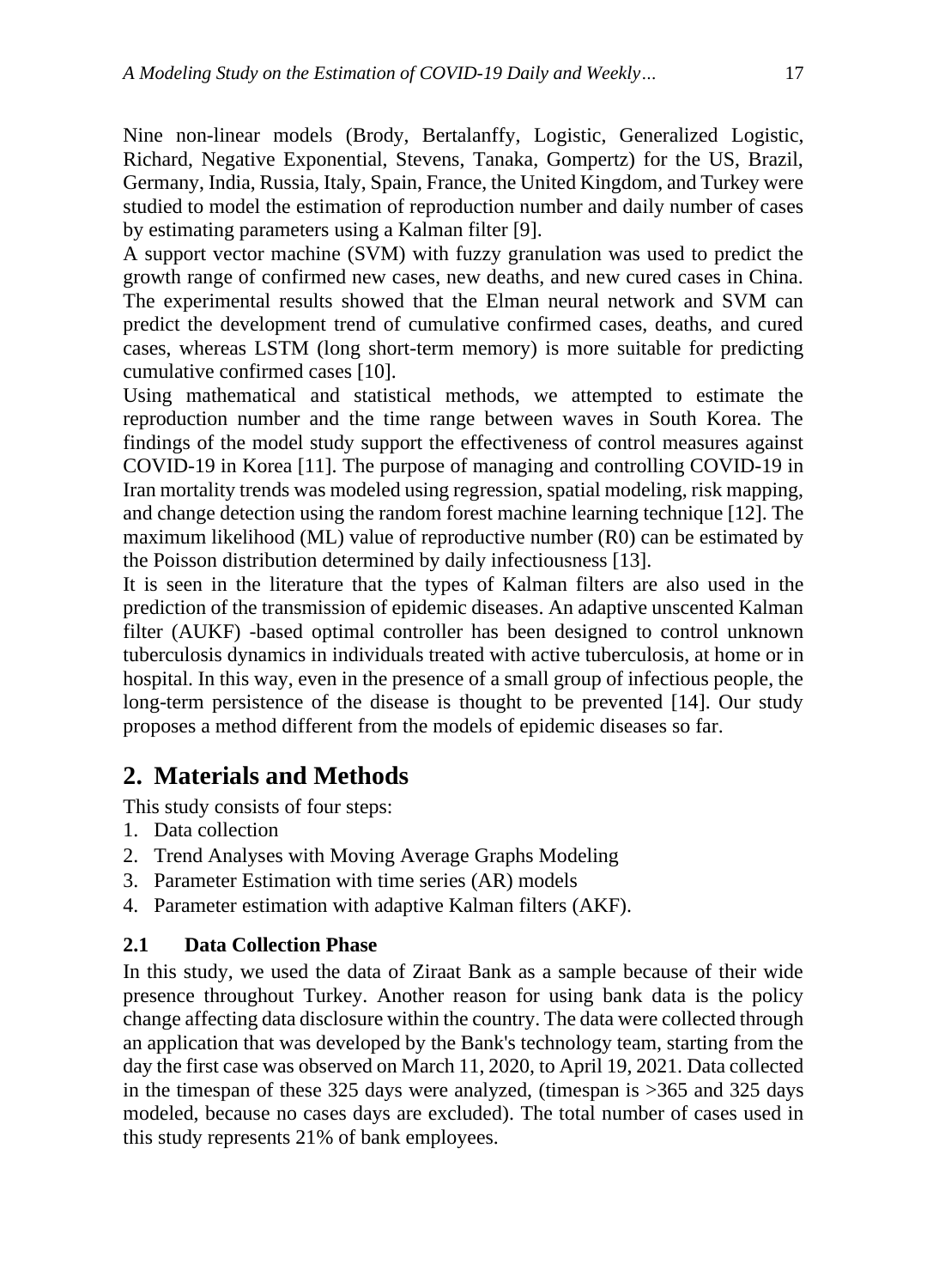

**Figure 1: The flowchart of methodologies modeling the spread of coronavirus in Ziraat Bank**



**2.2 Trend Analyses**

**Figure 2: COVID-19 cases trend graphs between 11 March 2020-19 April 2020 in Ziraat Bank Case**

As shown in Figure 2, we can see the 3rd peak occurring in the moving average (MA) charts. In this study, MA was used as a checkpoint. Daily cases are more smoothing than weekly cases.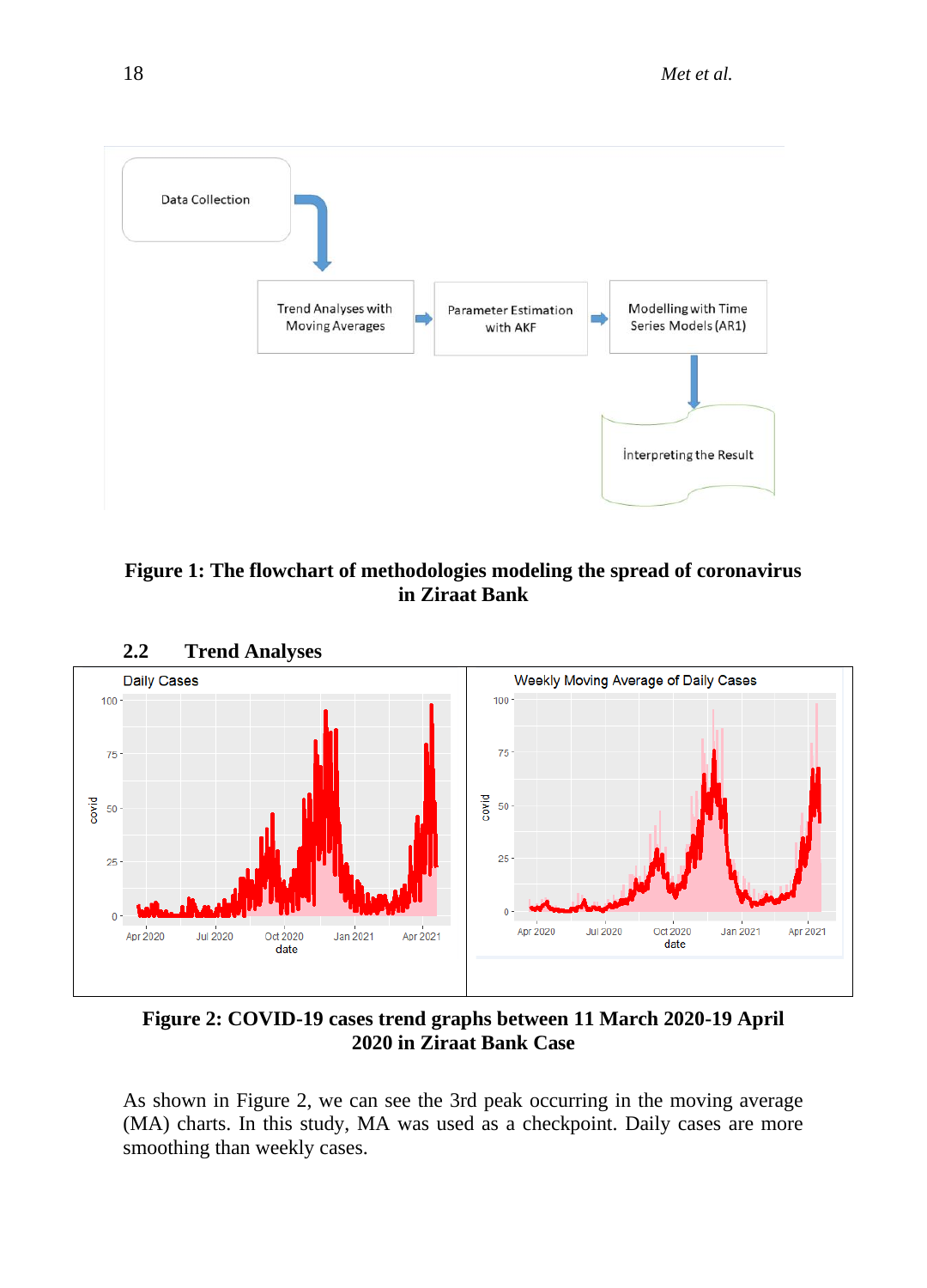#### **2.3 Parameter Estimation with Time Series AR1 Models**

In this study, time-series data (number of daily cases) was modeled. It is assumed that the number of daily cases  $i_t$  is in the form of AR(1) is given by Equation (1).

$$
i_t = \theta i_{t-1} + v_t \tag{1}
$$

where  $\theta$  is a constant and  $v_t$  is  $v_t \sim N(0, \sigma_1^2)$ . The random variables  $v_1, v_2, ..., v_n$ are assumed to be uncorrelated. It is also assumed that the  $\theta$  parameter in Equation (1) is time-varying and is a stochastic process in the form of a random walk process. In this case, the  $\theta$  random walk process can be expressed as in Equation (2)

$$
\theta_t = \theta_{t-1} + w_t \tag{2}
$$

 $w_t$  is normally distributed with N(0, $\sigma_1^2$ ), and the random variables  $w, w_2, ..., w_n$ are assumed to be uncorrelated. Considering Equations (1) and (2), the following state-space model can be written:

$$
\theta_t = \theta_{t-1} + w_t
$$
  
\n
$$
i_t = \theta i_{t-1} + v_t
$$
\n(3)

The state variable is unobservable, and the time-varying  $\theta_t$  parameter can be estimated using the AKF.

Model codes are written in Matlab 2013a program.

Figure 3 shows the estimation of the number of cases per day and the estimation of the reproduction number with the Kalman filter. In Figure 4, the estimation of the weekly case numbers and the estimation of the reproduction number with the Kalman filter are shown. The graphs are created using Matlab. Because of daily cases variability, weekly cases are averaged and smoothed. Calculated MSE, MAPE and  $\mathbb{R}^2$  are shown in Table 1. If there is no variation in the daily cases, calculated values can be expected close to the weekly cases calculated values. As can be seen from Table 1 calculated values differ between daily and weekly cases. Estimations made by averaging weekly cases are suitable for using R(t).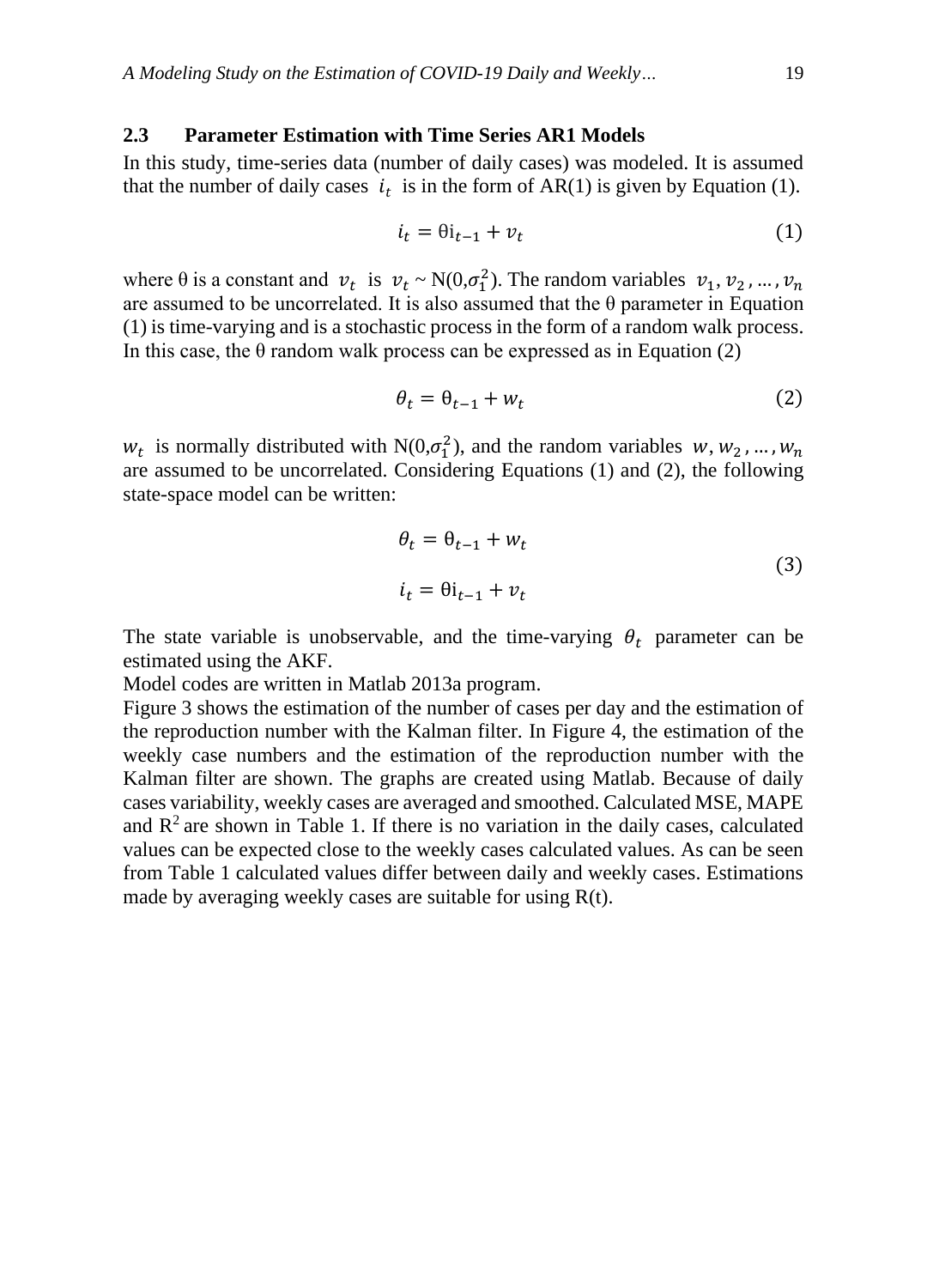

**Figure 3: Daily estimated cases and estimated reproduction number**

It is quite simple to model the daily and weekly case number time series with the time-varying parameter AR(1) stochastic process and estimate the time-varying parameter with online AKF. It can be seen weekly case number prediction was more precise than the daily case number ( $R^2 = 0.97$ ).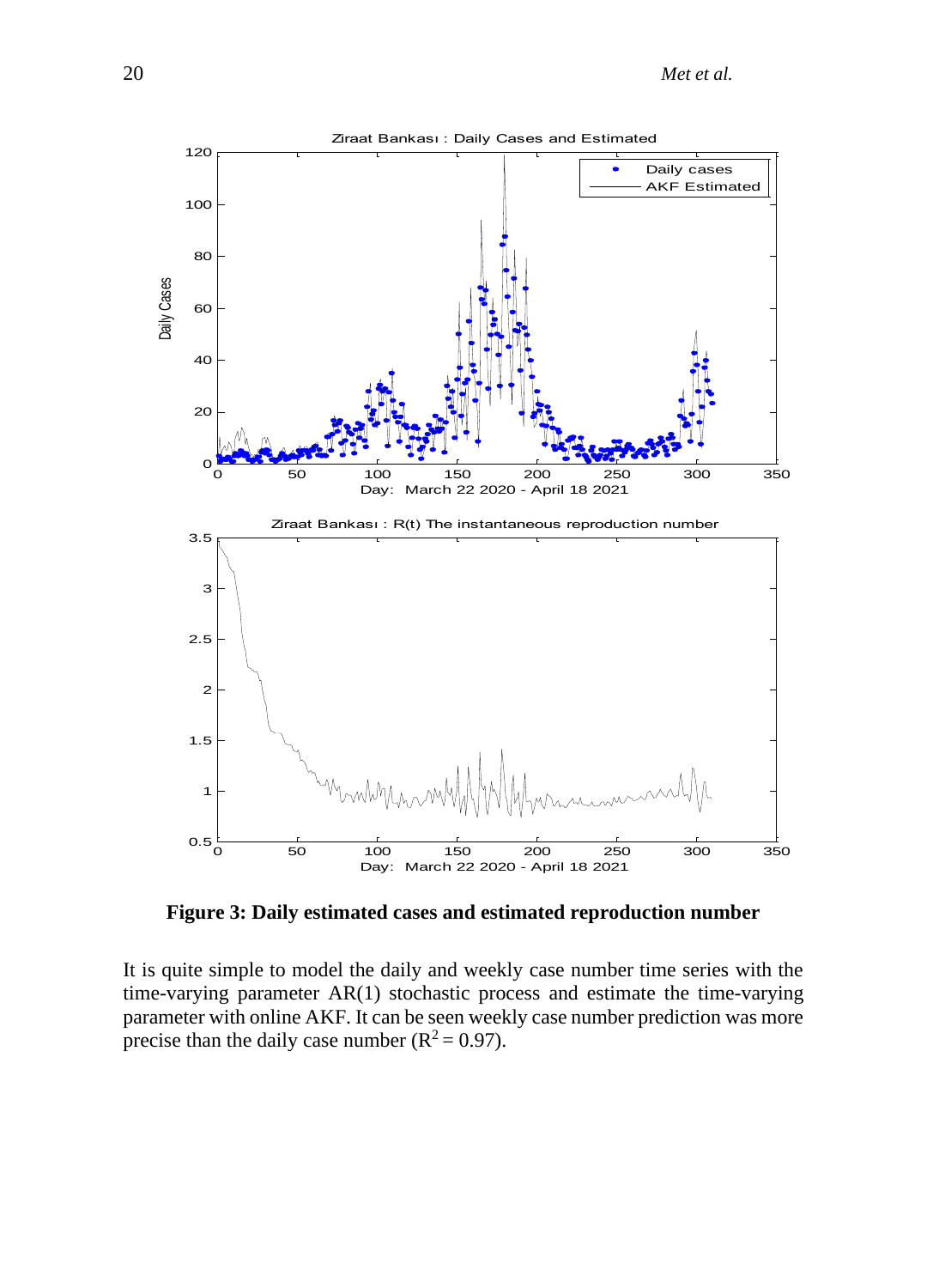

**Figure 4: Weekly cases and estimated reproduction number**

| <b>Time</b>  | MSE | <b>MAPE</b> | $\mathbf{R}^2$ |
|--------------|-----|-------------|----------------|
| <b>Daily</b> | 84  | 154.19      | 0.69           |
| Weekly       | n   | 62.23       | 0.97           |

**Table 1: Calculated MSE, MAPE, R2**

MSE: Mean squared error, MAPE: Mean absolute percentage error.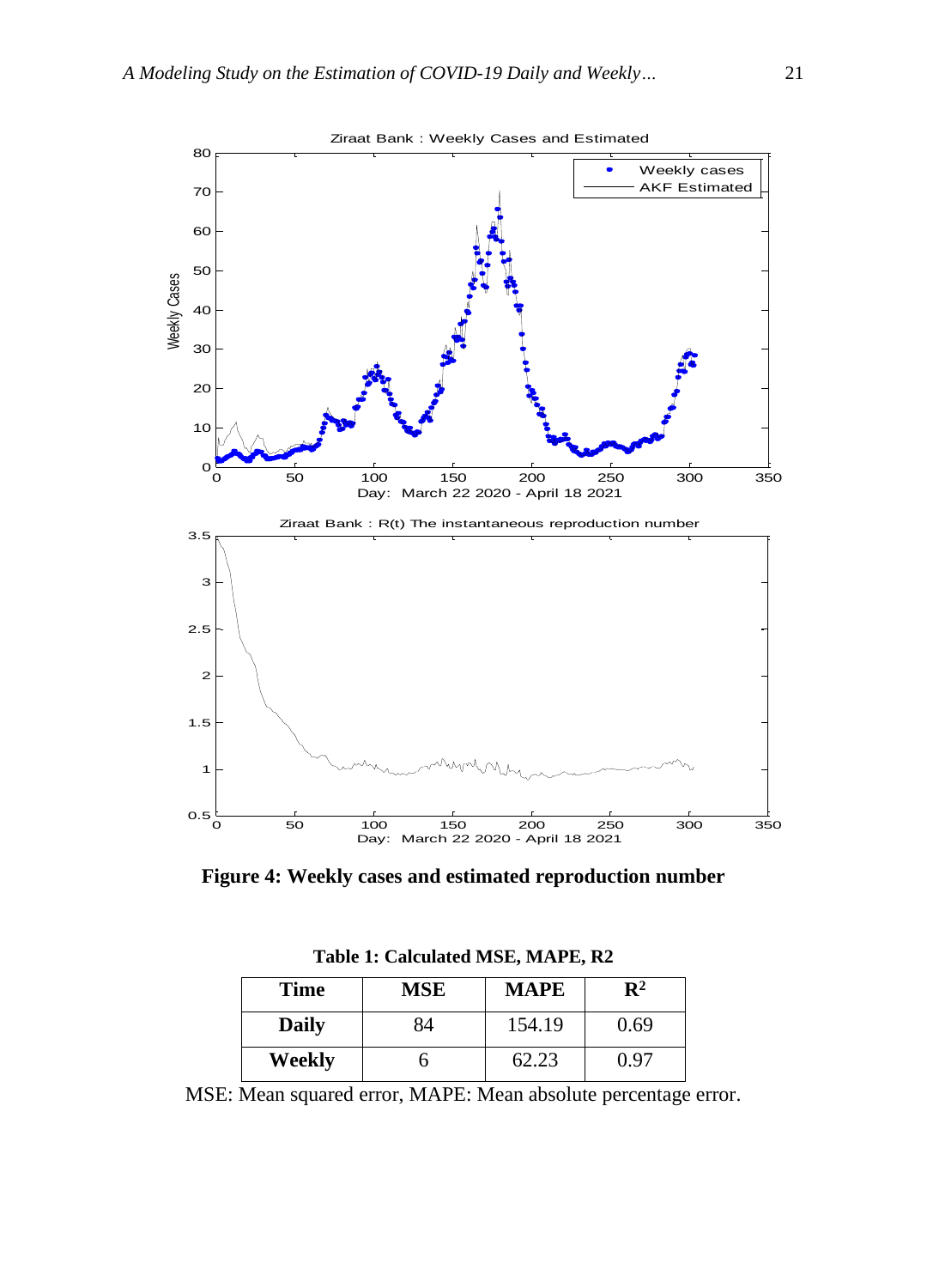#### **2.4 Estimating the Reproduction Number with Adaptive Kalman Filtering**

The instantaneous reproduction number, Rt, at time t can be estimated using Equation (4). [15]

$$
R_t = \frac{E(i_t)}{\sum_{s=1}^t i_{t-s} - w_s} \tag{4}
$$

In Equation (4),  $i_t$  stands for the number of new infections generated at time step t.  $w_s$  is the probability distribution of the infectivity profile, which is dependent on time elapsed since the infection of the case. In practice, w is approximated by the distribution of serial intervals. Let us express the value of  $R_t$  calculated using the AR(1) model with  $R_t^{AR}$ . If s=1 and  $w_1=1$  are given in (4), then Equation (4), can be written as

$$
R_t^{AR} = \frac{E(i_t)}{i_{t-1}} = \frac{\hat{i}_t}{i_{t-1}} = \frac{\theta_t i_{t-1}}{i_{t-1}} = \theta_t, \quad t = 1, 2, 3, \dots, n
$$
 (5)

The Kalman filter is a popular estimation method used to solve the state estimation problem in dynamic systems. As long as the system characteristics are known correctly, Kalman filter works with the best prediction performance. However, in cases where the system characteristics are partially known or uncertain, it is inevitable that there will be serious losses in the prediction performance of the filter. In order to overcome the performance loss problem in the Kalman filter, the adaptive Kalman filter method has been adapted. In adaptation forgetting factor proposed by Özbek and Aliev is used [15].

The estimated  $R_t$  value using the AR(1) model is equal to the estimate of the timevarying parameter of the AR(1) model. The values of  $R_t^{AR}$  calculated using Equation 5 are shown in Figure 3 and Figure 4 [16].

### **3. Conclusion and Results**

Theta in the AR(1) model called it the 'multiplication' factor. In time series models, this is called a parameter. In classical time series methods, this parameter is assumed to be constant and estimated accordingly. Here we assumed the parameter as time varying and random walk stochastic process. When this assumption is made, classical time series methods are not used. We took this assumption and AR(1) model together and turned it into a state-space model and estimated the parameter based on time using AKF. This method does not require all the data, only the arrival of the last observation is sufficient to obtain an estimate of the parameter and is an online estimation method. This is one of the advantages of the method. When the classical  $AR(1)$  model is used, the stationarity condition must be met in order to make the predictions. In the time-varying parameter assumption we use, this condition does not need to be met. This is the second advantage of the method we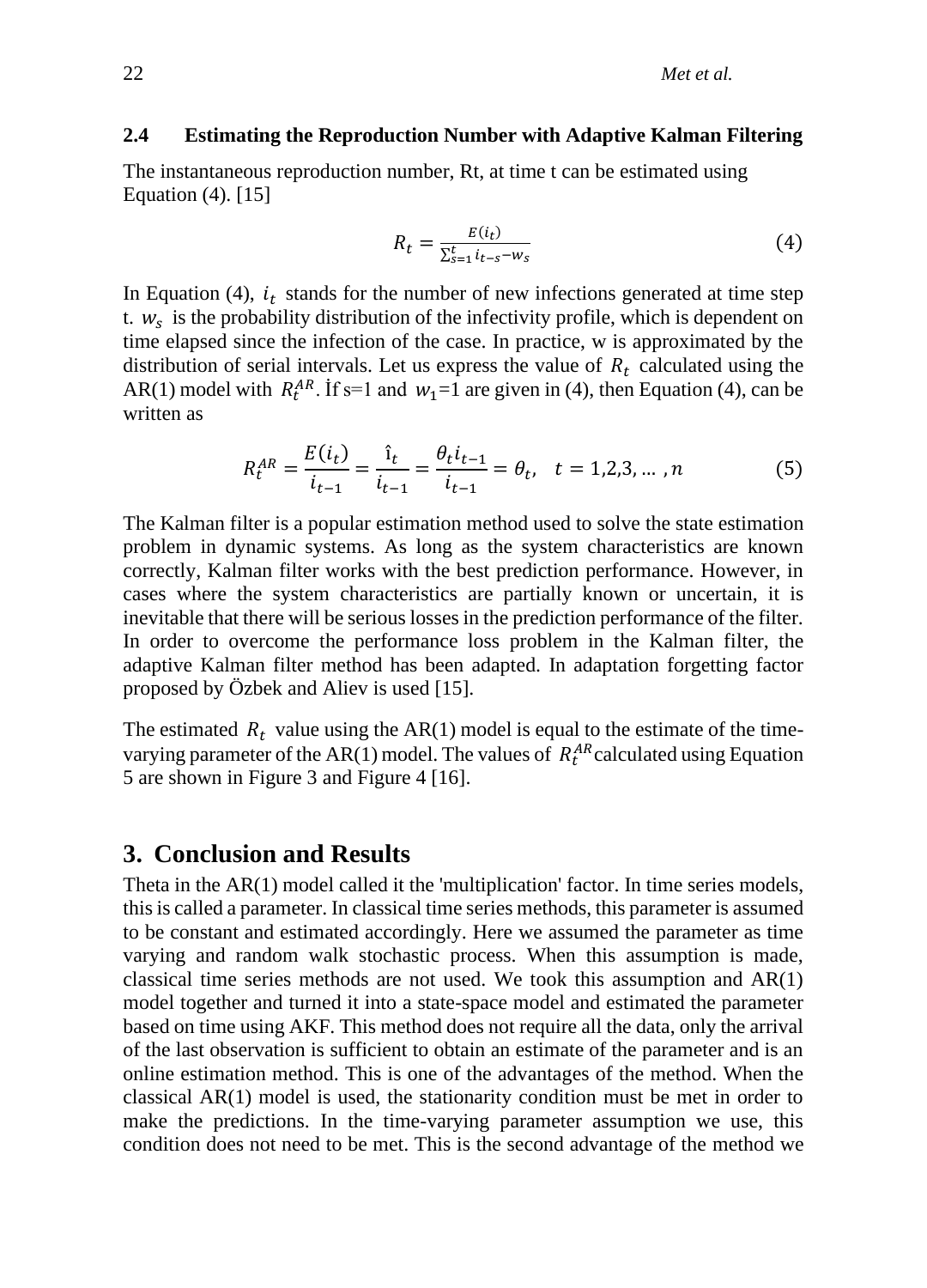use. Since the Adaptive Kalman Filter is a self-adaptive estimation method and the variance of the noise processes in the model is not known exactly, it makes better predictions than the normal Kalman filter. This is stated in the references. In addition to generally known methods, it is quite simple to model the daily case number time series with the time-varying parameter AR(1) stochastic process and estimate the time-varying parameter with online AKF. It does not require any assumptions and it produces good results in cumulative weekly data when the model results are examined. The model is so simple that it can be reproduced and applied without detailed knowledge of epidemiology or programming languages. We must stress again that the purpose of this study is merely to show that it is possible to model epidemic trends using simple methods.

Using  $AR(1)$ , the stochastic process for estimation is a common approach as it does not require any other modeling assumptions. Due to the simplicity of AR models, we highly recommend this approach for reproduction number estimation. As seen in our study, it is simple enough to model the daily and weekly case number time series with the time-varying parameter AR(1) stochastic process and estimate the time-varying parameter with online AKF.

We also noted that the weekly case number prediction was more precise than the daily case number prediction ( $\mathbb{R}^2 = 0.97$ ).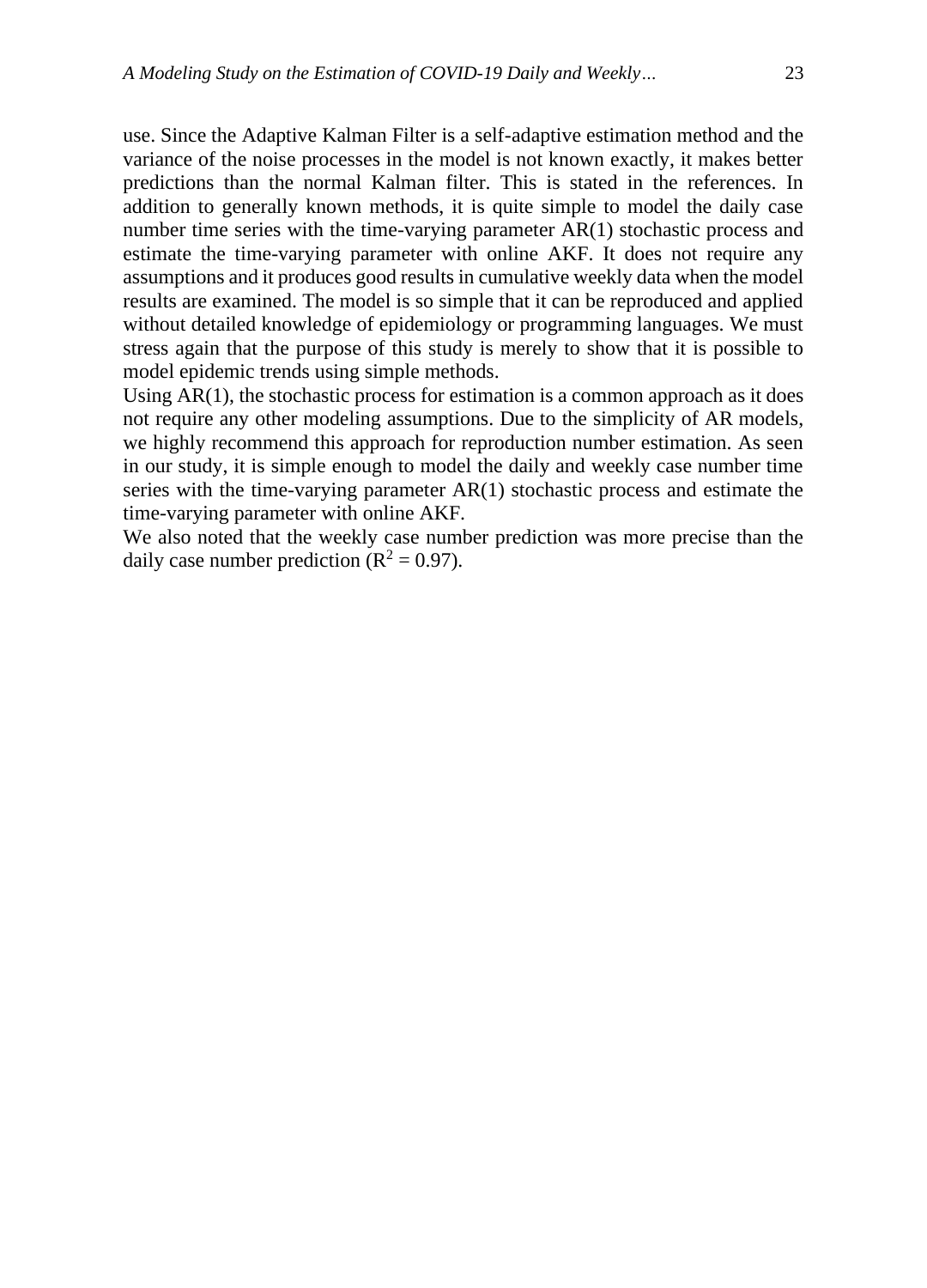# **References**

- [1] Gog, J. R. (2020). How you can help with COVID-19 modelling. Nat Rev Phys 2(6):274–275 [https://doi.org/10.1038/s42254-020-0175-7.](https://doi.org/10.1038/s42254-020-0175-7)
- [2] Tiwari, A. (2020). Modelling and analysis of COVID-19 epidemic in India. J Saf Sci Resil. 1(2):135–140. ISSN 2666-4496. [https://doi.org/10.1016/j.jnlssr.2020.11.005.](https://doi.org/10.1016/j.jnlssr.2020.11.005)
- [3] Anastassopoulou, C., Russo, L., Tsakris, A., Siettos, C. (2020). Data-based analysis, modelling and forecasting of the COVID-19 outbreak. PLOS ONE 15(3):e0230405. [https://doi.org/10.1371/journal.pone.0230405.](https://doi.org/10.1371/journal.pone.0230405)
- [4] Gnanvi, J.E., Salako, K. V., Kotanmi, G. B., Glèlè Kakaï, R. G. (2021). On the reliability of predictions on COVID-19 dynamics: A systematic and critical review of modelling techniques. Infect Dis Modell. 6:258–272. ISSN 2468- 0427. [https://doi.org/10.1016/j.idm.2020.12.008.](https://doi.org/10.1016/j.idm.2020.12.008)
- [5] Sornette, D., Mearns, E. and Schatz, M. (2020). Interpreting, analysing and modelling COVID-19 mortality data. Nonlinear Dyn. 101:1751–1776. [https://doi.org/10.1007/s11071-020-05966.](https://doi.org/10.1007/s11071-020-05966)
- [6] Shen, C. Y. (2020). Logistic growth modelling of COVID-19 proliferation in China and its international implications. Int J Infect Dis. 96:582–589. ISSN 1201-9712. [https://doi.org/10.1016/j.ijid.2020.04.085.](https://doi.org/10.1016/j.ijid.2020.04.085)
- [7] Ayinde, K., Lukman, A. F., Rauf, R. I., Alabi, O. O., Okon, C. E. and Ayinde, O. E. (2020). Modeling Nigerian COVID-19 cases: A comparative analysis of models and estimators. Chaos Solitons Fractals. 138: article 2020. DOI: [10.1016/j.chaos.2020.109911.](https://doi.org/10.1016/j.chaos.2020.109911)
- [8] Wu. K., Darcet, D., Wang, Q. and Sornette, D. (2020). Generalized logistic growth modeling of the COVID-19 outbreak: Comparing the dynamics in the 29 provinces in China and in the rest of the world. Nonlinear Dyn. 101:1–21. [https://doi.org/10.1007/s11071-020-05862-6.](https://doi.org/10.1007/s11071-020-05862-6)
- [9] Özbek, L., and Demirtaş, H. (2021). Turkiye Klinikleri Journal of Biostatistics. A Study on The Estimation of COVID-19 Daily Cases and Reproduction Number Using Adaptive Kalman Filter For USA, Brazil, Germany, India, Russia, Italy, Spain, United Kingdom, France, Turkey. 13(1):3. doi: [10.5336/biostatic.2020-80186.](https://doi.org/10.5336/biostatic.2020-80186)
- [10] Hao, Y., Xu, T., Hu, H., Wang, P. and Bai, Y. (2020). Prediction and analysis of Corona Virus Disease 2019. PLOS ONE. 15(10):e0239960. doi[:10.1371/journal.pone.0239960.](https://doi.org/10.1371/journal.pone.0239960)
- [11] Shim, E., Tariq, A. and Chowell, G. (2020). Spatial variability in reproduction number and doubling time across two waves of the COVID-19 pandemic in South Korea, February to July 2020. Int J Infect Dis (2021) 102:1–9, ISSN 1201-9712. [https://doi.org/10.1016/j.ijid.2020.10.007.](https://doi.org/10.1016/j.ijid.2020.10.007)
- [12] Pourghasemi, H. R., Pouyan, S., Heidari, B., Farajzadeh, Z., Fallah Shamsi, S. R., Babaei, S., Khosravi, R., Etemadi, M., Ghanbarian, G., Farhadi, A., Safaeian, R., Heidari, Z., Tarazkar, M. H., Tiefenbacher, J. P., Azmi, A., and Sadeghian, F. (2020). Spatial modeling, risk mapping, change detection, and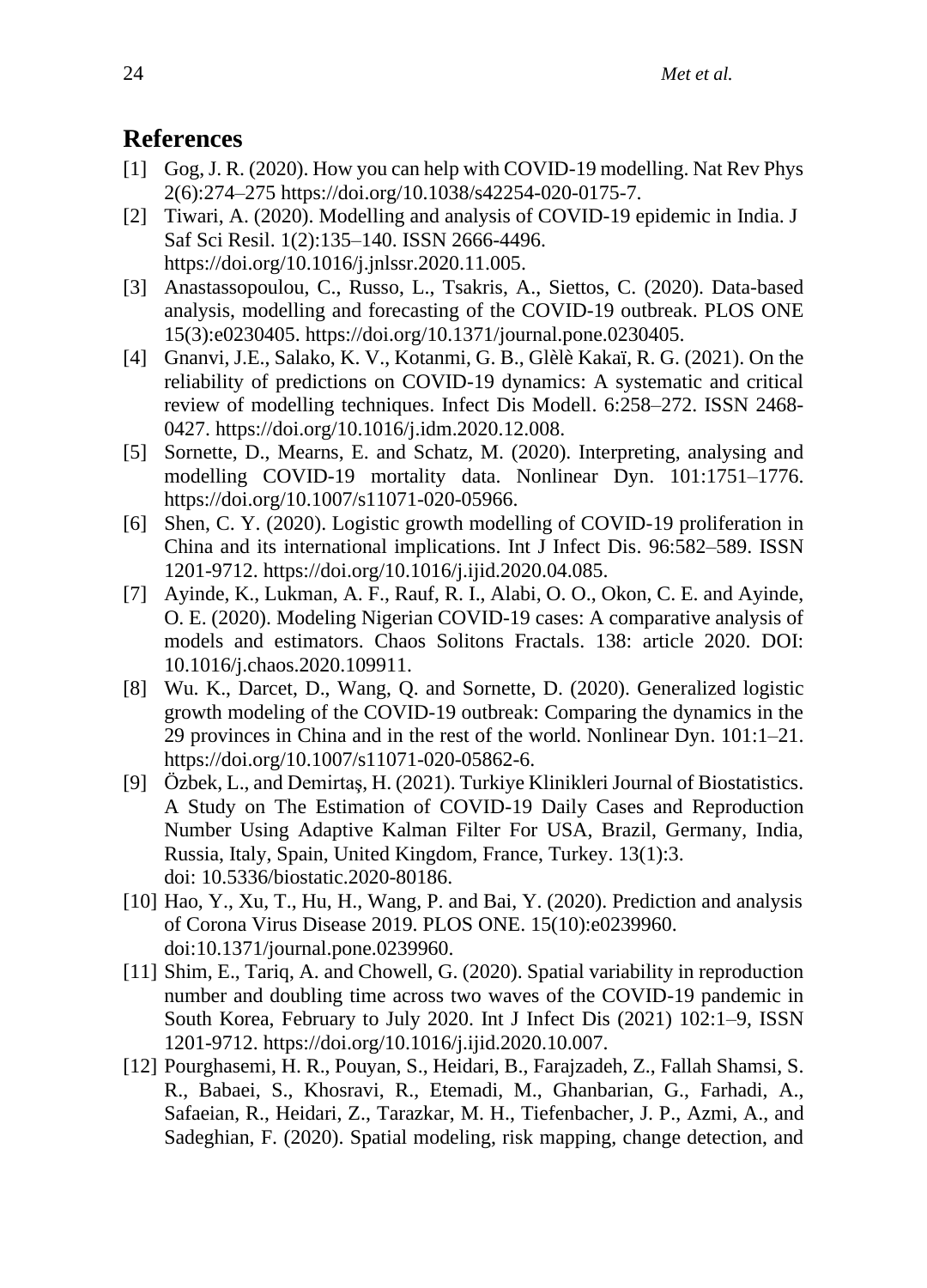outbreak trend analysis of coronavirus (COVID-19) in Iran (days between February 19 and June 14, 2020). Int J Infect Dis (2020) 98:90–108, ISSN 1201- 9712. [https://doi.org/10.1016/j.ijid.2020.06.058.](https://doi.org/10.1016/j.ijid.2020.06.058)

- [13] Zhang, S., Diao, M., Yu, W., Pei, L., Lin, Z. and Chen, D. (2020). Estimation of the reproductive number of novel coronavirus (COVID-19) and the probable outbreak size on the Diamond Princess cruise ship: A data-driven analysis. Int J Infect Dis. 93:201–204, ISSN 1201-9712. [https://doi.org/10.1016/j.ijid.2020.02.033.](https://doi.org/10.1016/j.ijid.2020.02.033)
- [14] Cetin, M. and Beyhan, S. (2020). Adaptive Kalman Filtering Based Optimal Control of Tuberculosis Dynamics with Exogenous Reinfections. Journal of Engineering Sciences and Design, 8 (4), 1260-1268. DOI: 10.21923/jesd.717130
- [15] Özbek, L. and Aliev, F. A. (1998). Comments on adaptive Fading Kalman Filter with an application.Available at:https://www.researchgate.net/publication/263595161\_Adaptive\_Fading\_K alman\_Filter\_with\_an\_Application. Automatica (1998) 34(12):1663–1664. DOI: [10.1016/S0005-1098\(98\)80025-3.](https://doi.org/10.1016/S0005-1098(98)80025-3)
- [16] Cori, A., Ferguson, N. M., Fraser C. and Cauchemez, S. (2013). A new framework and software to estimate time-varying reproduction numbers during epidemics. Am J Epidemiol, 178(9):1505–1512. DOI: [10.1093/aje/kwt133,](https://doi.org/10.1093/aje/kwt133) PMID: [24043437,](http://www.ncbi.nlm.nih.gov/pubmed/24043437) PMCID: [PMC3816335.](https://www.ncbi.nlm.nih.gov/pmc/articles/PMC3816335)
- [17] Jazwinski, A. H. (1970). Stochastic Processes and Filtering Theory. Academic Press.
- [18] Anderson, B. D. O. and Moore, J. B. (1979). Optimal Filtering. Prentice Hall.
- [19] Chui, C. K. and Chen, G. (1991). Kalman Filtering with Real-time Applications. Springer Verlag.
- [20] Ljung, L. and Söderström, T. (1993). Theory and Practice of Recursive Identification. The MIT Press.
- [21] Chen, G. (1993). Approximate Kalman Filtering. World Scientific.
- [22] Grewal, S. and Andrews, A. P. (1993). Kalman Filtering Theory and Practice. Prentice Hall.
- [23] Öztürk, F. and Özbek, L. (2016). Mathematical Modelling and Simulation, Pigeon Yay, (in Turkish).
- [24] Özbek, L. (2017). Kalman Filtresi, Akademisyen Yay, (in Turkish).
- [25] Kalman. R. E. (1960). A new Approach to linear Filtering and Prediction Problems". Journal of Basic Engineering. 82:35-45.
- [26] Özbek, L. and Aliev, F. A. (1998). Comments on Adaptive Fading Kalman Filter with an Application. Automatica; 34(12): 1663-1664.
- [27] Efe, M. and Özbek, L. (1999). Fading Kalman Filter for Manoeuvring Target Tracking. Journal of the Turkish Statistical Assocation; 2(3):193-206.
- [28] Özbek, L. and Efe, M. (2004). An Adaptive Extended Kalman Filter with Application to Compartment Models. Communications In Statistics-Simulation And Computation; 33(1): 145-158.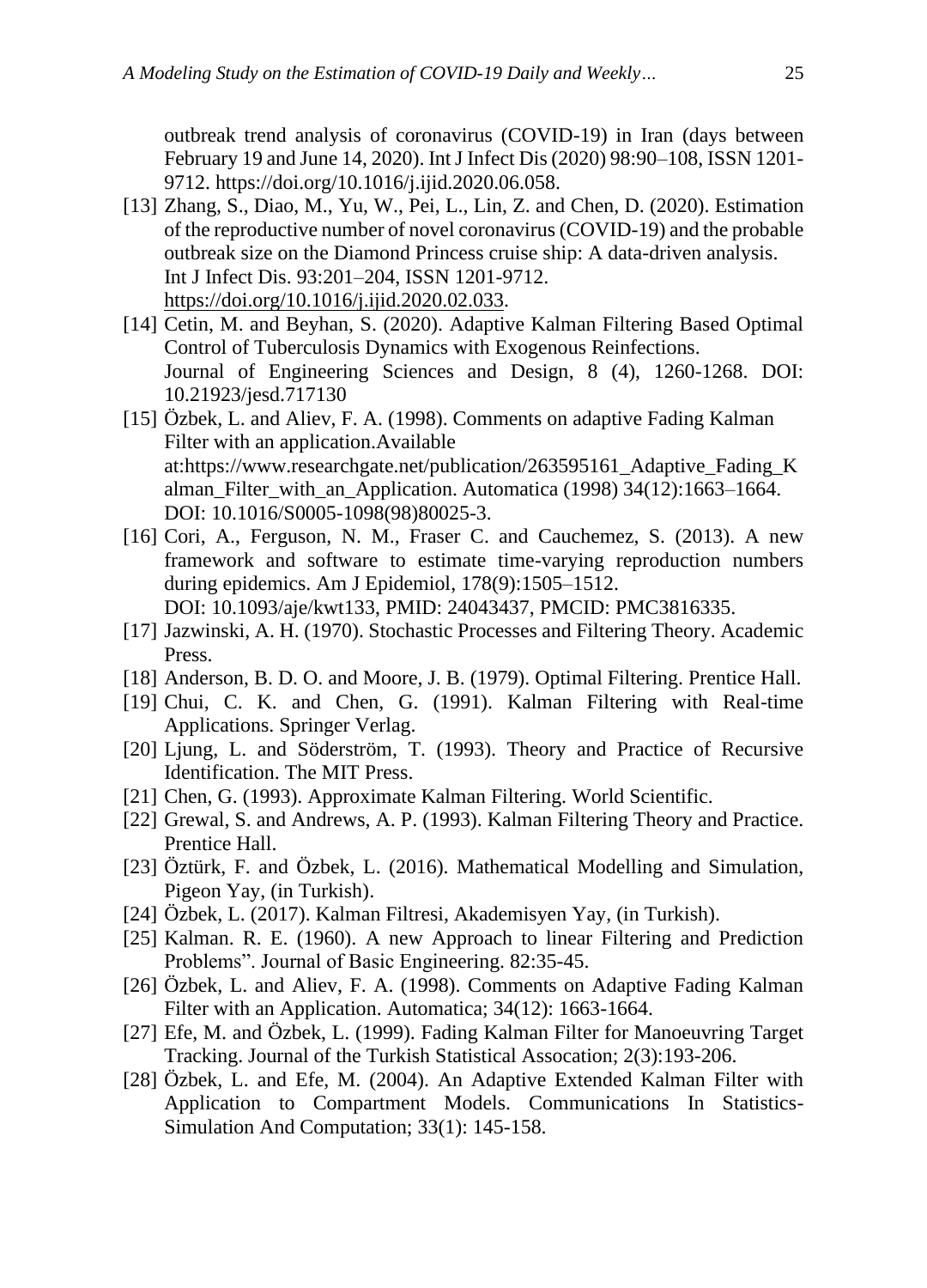## **Appendix State-Space Model and Adaptive Kalman Filter (AKF)**

The optimum linear filtering and estimations methods introduced by Kalman (1960) have been considered one of the greatest achievements in estimation theory. Discrete-time linear state-space models and Kalman filtering (KF) have been employed since the 1960s, mostly in the control and signal processing areas. The KF has been extensively employed in many areas of estimation the extensions and applications of discrete-time linear state-space models can be found in almost all disciplines [17-25].

Let us consider a general discrete-time stochastic system represented by the state and measurement models given by

$$
x_{t+1} = F_t x_t + G_t w_t \tag{A1}
$$

$$
y_t = H_t x_t + v_t \tag{A2}
$$

where  $x_t$  is an  $n \times 1$  system vector,  $y_t$  is an  $m \times 1$  observation vector,  $F_t$  is an  $n \times n$ system matrix,  $H_t$  is an  $m \times n$  matrix,  $W_t$  an  $n \times 1$  vector of zero mean white noise sequence and  $v_t$  is an  $m \times 1$  measurement error vector assumed to be a zero mean white sequence uncorrelated with the  $w_t$  sequence. The covariance matrices  $w_t$ and  $w_t$  are defined by  $w_t \sim N(0, Q_t)$ ,  $v_t \sim N(0, R_t)$ . The filtering problem is the problem of determining the best estimate of its  $x_t$  condition, given its observations  $Y_t = (y_0, y_1, \dots, y_t)$  [17-25]. When  $Y_t = (y_0, y_1, \dots, y_t)$  observations are given, the prediction of state  $x_t$  with

$$
\hat{x}_t = E(x_t | y_0, y_1, \dots, y_t) = E(x_t | Y_t)
$$

and the covariance matrix of the error with

$$
P_{t|t} = E\big[(x_t - \hat{x}_{t|t})(x_t - \hat{x}_{t|t})'|Y_t\big]
$$

when  $Y_{t-1} = (y_0, y_1, \ldots, y_{t-1})$  observations are given, the prediction of state  $x_t$ with

$$
\hat{x}_{t|t-1} = E(x_t|y_0, y_1, \dots, y_{t-1}) = E(x_t|Y_{t-1})
$$

and the covariance matrix of the error are shown with

$$
P_{t|t-1} = E\big[(x_t - \hat{x}_{t|t-1})(x_t - \hat{x}_{t|t-1})'|Y_{t-1}\big].
$$

Let the initial state be assumed to have a normal distribution in the form of  $x_0 \sim N(\bar{x}_0, P_0)$ . The optimum update equations for KF are,

$$
\hat{x}_{t|t-1} = F_{t-1}\hat{x}_{t-1}
$$
 (A3)